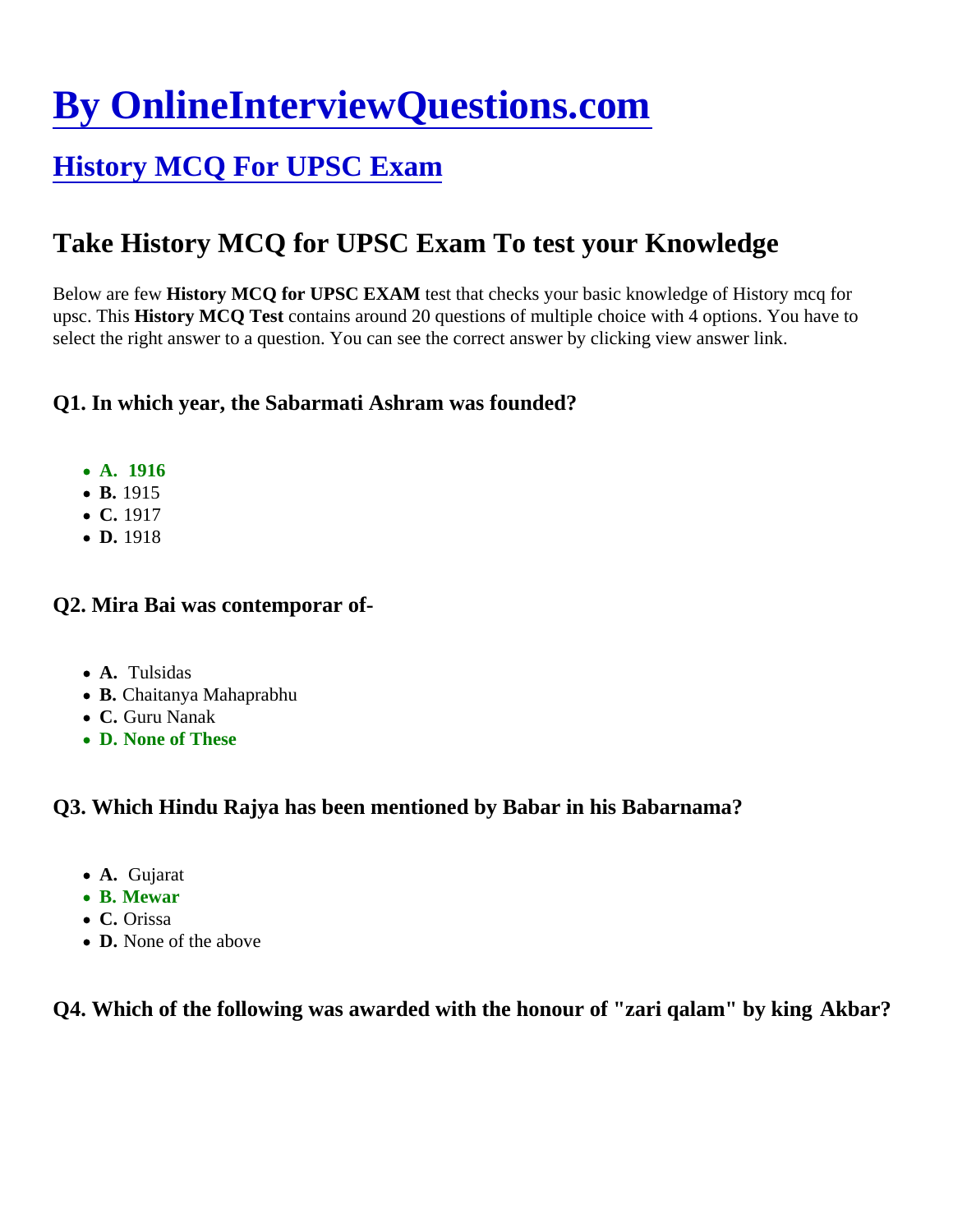- **A. Abdussamad**
- **B.** Mir Sayed Ali
- **C.** Muqammal Khan
- **D.** Mohammad Husain

**Q5. Padshah-nama' (Chronicle of the Emperor) written by Abdul Hamid Lahori, is the official visualhistory giving a detailed account of the reign of which of the following Mughal Emperors?**

- **A. Shah Jahan**
- **B.** Babur
- **C.** Jahanagir
- **D.** Aurangzeb

**Q6. Hamim Humam/Hukum who was the chief of Royal School (Pathshala) adorned the court of which Mughal Emperor?**

- **A.** Jahanagir
- **B.** Humayun
- **C. Akbar**
- **D.** ShahJahan

**Q7. Baburnama was written in \_\_\_\_\_\_\_\_\_\_\_\_ language.**

- **A.** Para-Mongolic
- **B. Chagatai Turkic**
- **C.** Hijari Arabic
- **D.** Bahrani Arabic

**Q8. Which among the following Mughal emperors had prohibited smoking use of tobacco in 1617 AD ?**

- **A. Jahanagir**
- **B.** Aurangzeb
- **C.** Akbar
- **D.** ShahJahan

**Q9. For which of the following products was especially famous Bengal during the Mughal**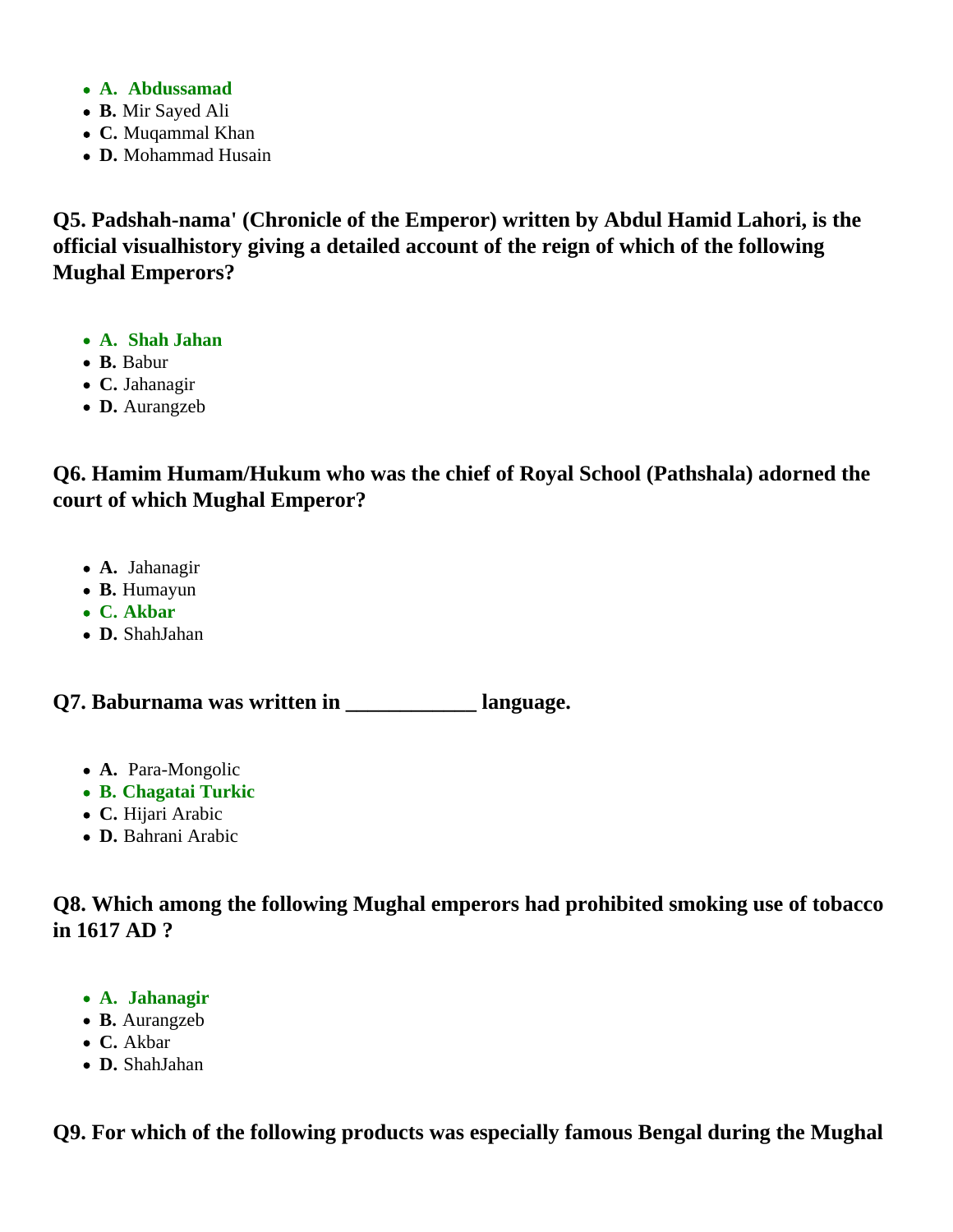### **period?**

- **A.** Rice
- **B.** Indigo
- **C. Cotton**
- **D.** Sugar

# **Q10. Under the Zabti System the most fertile land was classified as:**

- **A.** Parauti
- **B.** Chachar
- **C.** Banjar
- **D. Polaj**

# **Q11. Which musical instrument was played by the Mughal Emperor Aurangzeb?**

- **A.** Pakhawaj
- **B.** Sitar
- **C. Veena**
- **D.** None of the above

**Q12. \_\_\_\_\_\_\_\_\_\_\_\_\_\_\_\_\_ was known as "Bible of Bengali Patriotism"?**

- **A.** Geetanjali
- **B. Anand Math**
- **C.** Devdas
- **D.** Gora

# **Q13. Which of the following was first Muslim President of Indian National Congress ?**

- **A.** Abul Kalam Azad
- **B.** Rafi Ahmad Kidwa
- **C. Badruddin Tyabji**
- **D.** M.A. Ansari

# **Q14. Who propounded the theroy of "Economic Drain" of India during British Rule?**

**A.** M.N. Roy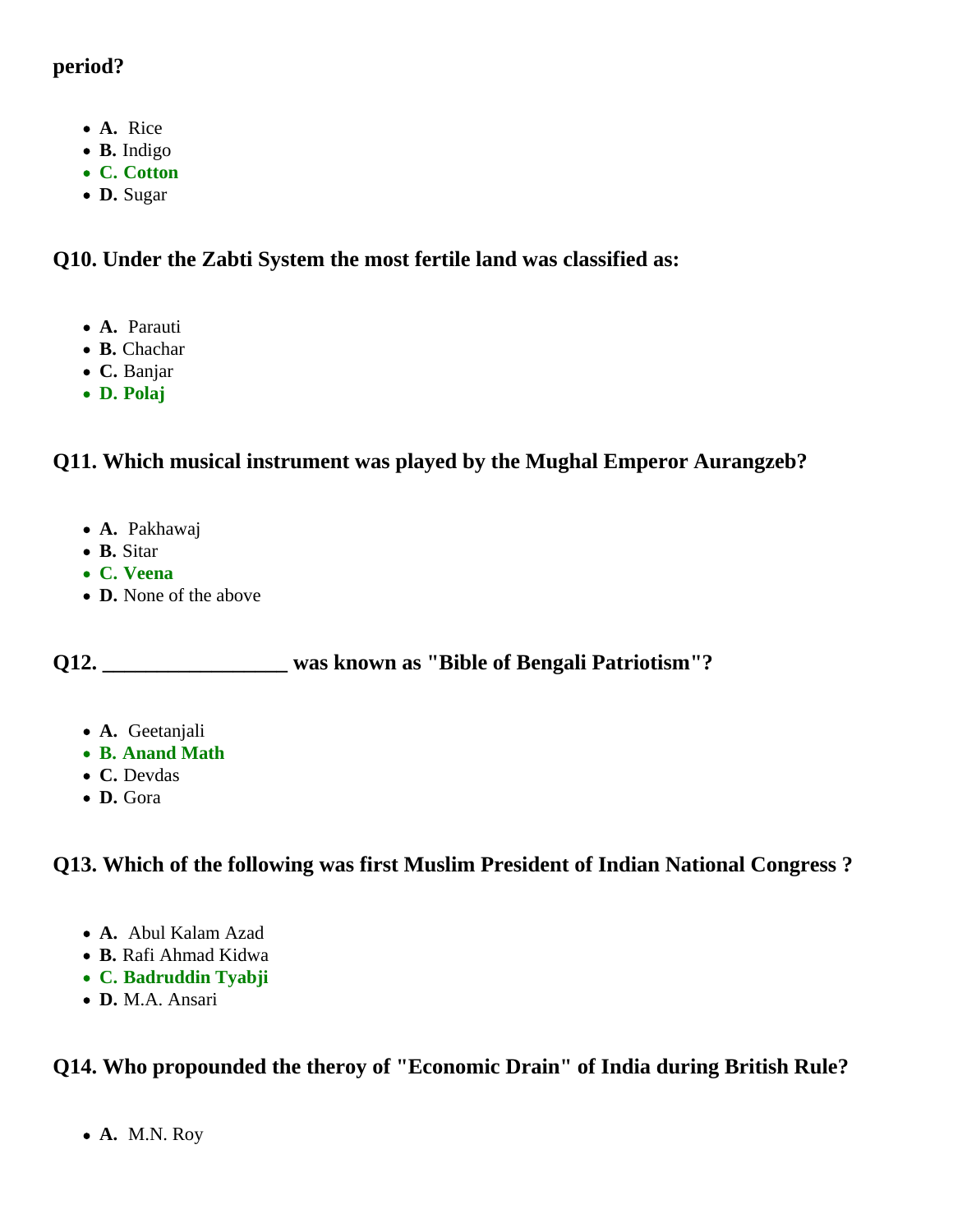- **B.** Jai Prakash Narayan
- **C.** Ram Manohar Lohia
- **D. Dada Bhai Naoroji**

### **Q15. Aruna Asaf Ali was connected with which one of the following movements as a woman organiser ofunderground activity ?**

- **A. Quit India Movement**
- **B.** Non-Cooperation Movement
- **C.** Swadeshi Movement
- **D.** All of the above

## **Q16. In which of the following movement did Mahatma Gandhi make the first use of hunger strike as a weapon?**

- **A.** Bardoli Satyagraha
- **B. Ahmedabad Strike**
- **C.** Lord Dufferin
- **D.** Rowlatt Satyagraha

#### **Q17. The Governor- General who abolished the practice of sati was –**

- **A.** Dalhousie
- **B.** Rippon
- **C. William Bentinck**
- **D.** Curzon

#### **Q18. Who is rightly called the ' Father of Local Self Government' in India ?**

- **A.** Lord Curzon
- **B. Lord Rippon**
- **C.** Lord Mayo
- **D.** Lord Clive

#### **Q19. Who was the Governor- General of India during the Revolt of 1857?**

- **A. Lord Canning**
- **B.** Lord Dalhousie
- **C.** Lord Mayo